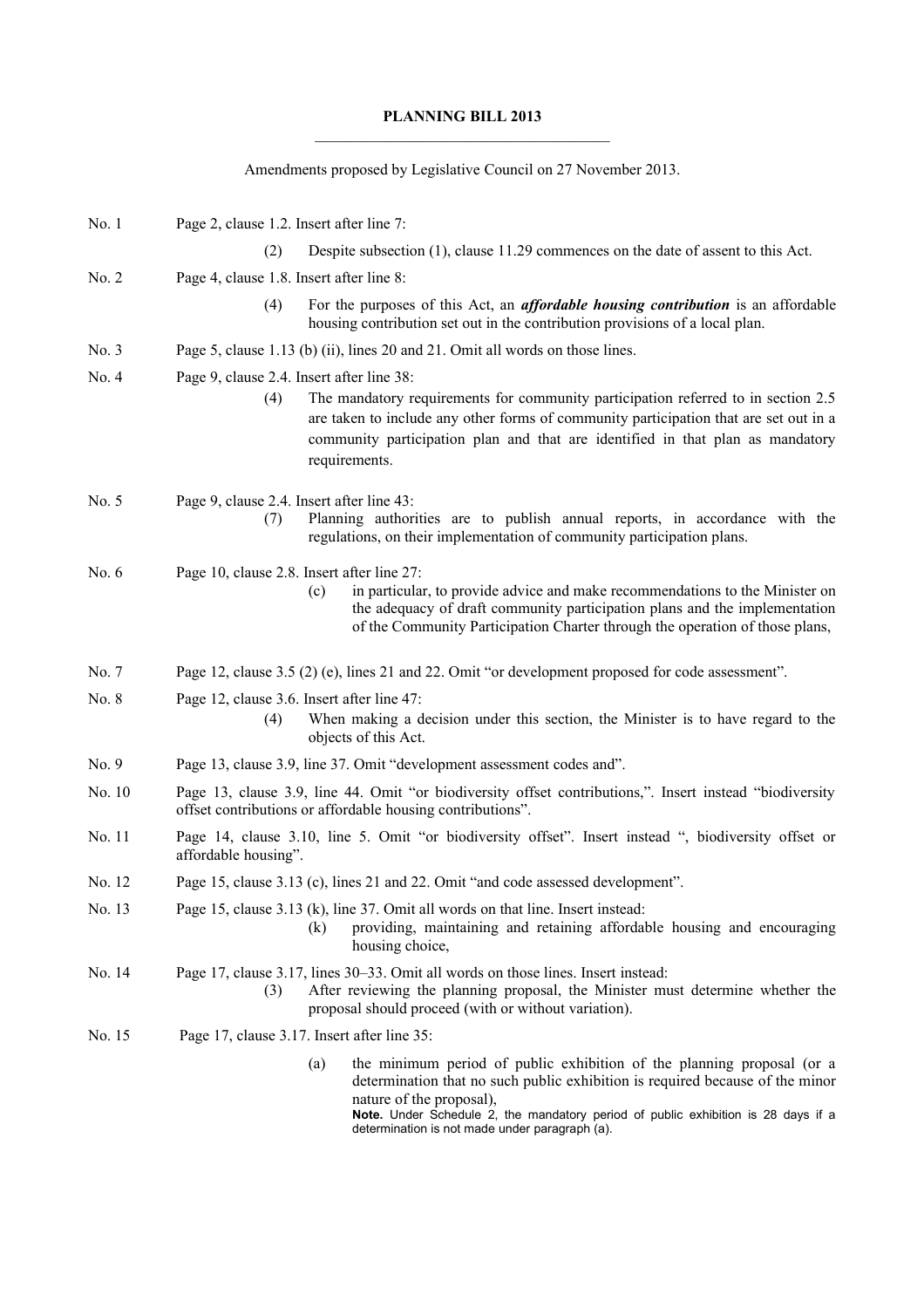- No. 16 Page 18, clause 3.18 (4), lines 22 and 23. Omit all words on those lines. Insert instead:
	- (4) Further public exhibition of a revised planning proposal is required unless the Minister determines in the revised gateway determination that further public exhibition is not required because of the minor nature of the variation to the planning proposal.
- No. 17 Page 20, clause 3.24 (1). Insert after line 37:

(c) the objects of this Act.

- No. 18 Pages 20 and 21, clause 3.25, line 44 on page 20 to line 3 on page 21. Omit all words on those lines. Insert instead:
	- (1) The public exhibition of a draft strategic plan (or proposal for a strategic plan) is to be accompanied by such documents as are required by the regulations.
	- (2) If the draft is a principal regional growth plan or a principal subregional delivery plan, the public exhibition of the draft is to be accompanied by a strategic assessment statement.

**Note.** See Schedule 3 with respect to the preparation of strategic assessment statements.

- No. 19 Page 21, clause 3.25, lines 2 and 3. Omit "or proposal for a development assessment code".
- No. 20 Page 21, clause 3.27 (2), lines 30 and 31. Omit all words on those lines. Insert instead:

following if the proposed plan has been publicly exhibited in accordance with the requirements of Part 1 of Schedule 2:

- No. 21 Page 21, clause 3.27 (2) (b), lines 34 and 35. Omit "State, regional or subregional significance". Insert instead "State or regional significance".
- No. 22 Page 23, clause 4.2, lines 22 and 23. Omit all words on those lines.
- No. 23 Page 23, clause 4.3, lines 31 and 32. Omit all words on those lines.
- No. 24 Page 26, Division 4.4, heading, line 7. Omit "**Code and merit**". Insert instead "**Merit**".
- No. 25 Page 27, clause 4.16. Omit the clause.
- No. 26 Pages 27 and 28, clause 4.17. Omit the clause.
- No. 27 Page 28, clause 4.18 (1), line 17. Omit "if it is not subject to code assessment under section 4.17".
- No. 28 Page 36, clause 4.41 (1) (c), line 44. Omit all words on that line.
- No. 29 Page 39, clause 5.3 (1), lines 36 and 37. Omit "take into account the matters affecting or likely to affect the environment". Insert instead "take into account to the fullest extent possible all matters affecting or likely to affect the environment".
- No. 30 Page 42, clause 5.9. Insert "**and other provisions**" after "**exemptions**" on line 17 and insert after line 27: (2) A determining authority is to make publicly available in accordance with the regulations any review or statement of environmental effects, prepared by or on behalf of the determining authority in relation to relevant development for which an environmental impact statement has not been obtained, as soon as practicable after it has been prepared and before the grant of any approval for the development.
- No. 31 Page 48, clause 5.23 (2), line 19. Insert "the Minister has first obtained and made publicly available advice from the Planning Assessment Commission about whether the Minister should make the declaration and" after "may only be made if".
- No. 32 Page 49, clause 5.26. Insert after line 33:
	- (4) The provisions relating to public exhibition and the making of submissions under Part 1 of Schedule 2 apply to the public exhibition of the project definition report under subsection (1) (b). After the public exhibition of the project definition report, the proponent and the NSW Planning Director-General are to consider any submissions made during the public exhibition period.
- No. 33 Page 61, clause 7.1. Insert after line 4:

*affordable housing contribution* means a contribution imposed under Division 7.5.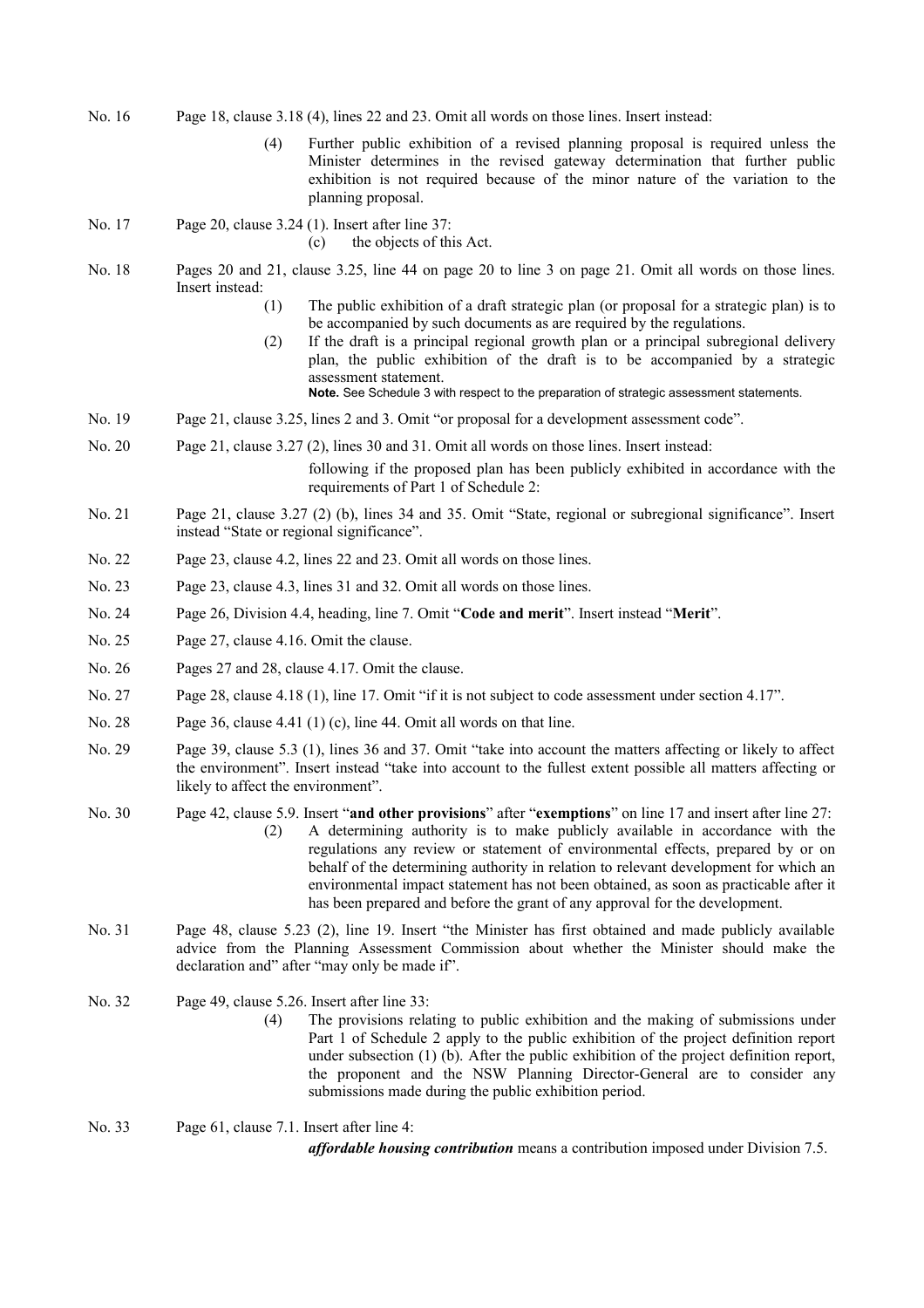- No. 34 Page 68, clause 7.23. Insert after line 38:
	- (5) Payments from the Funds into which biodiversity offset contributions are paid are to be made, as far as practicable, so the amounts contributed in connection with development in a local government area are used on biodiversity offset measures in the same regional planning area.
- No. 35 Page 69, Part 7. Insert after line 9:

# **Division 7.5 Affordable housing contributions**

## **7.26 Affordable housing contributions for proposed development**

- (1) A consent authority can impose an affordable housing contribution on development to fund the provision of affordable housing in the area in which development is proposed to be carried out.
- (2) An affordable housing contribution is a contribution requiring either or both of the following:
	- (a) the dedication free of cost of part of the land comprising the proposed development (or of other land of the applicant for development consent) to be used for the provision of affordable housing,
	- (b) the payment of money as a contribution towards the provision of affordable housing.
- (3) In this Division, the *provision* of affordable housing includes the extension or augmentation of affordable housing and recoupment of the cost of providing, extending or augmenting affordable housing.
- (4) An affordable housing contribution is imposed by means of a condition of development consent for the development concerned.

### **7.27 Contributions to be in accordance with contribution provisions of local plan**

An affordable housing contribution must be in accordance with the local plan for the area, that is:

- (a) an affordable housing contribution can only be imposed in respect of development or a class of development that the local plan provides can be the subject of an affordable housing contribution, and
- (b) the size and amount of an affordable housing contribution is to be determined in accordance with the local plan.

## **7.28 Nexus and other requirements for contributions**

- (1) An affordable housing contribution is to be a reasonable contribution, having regard to the following:
	- (a) the extent of the need in the area for affordable housing,
	- (b) the scale of the proposed development,
	- (c) any local infrastructure contribution imposed in respect of the proposed development.
- (2) An affordable housing contribution can only be imposed if:
	- (a) the consent authority is satisfied that the proposed development will or is likely to reduce the availability of affordable housing in the area, or
	- (b) the consent authority is satisfied that the proposed development will create a need for affordable housing in the area, or
	- (c) the proposed development can only be carried out after amendments are made to the local plan, or
	- (d) the regulations otherwise authorise the imposition of an affordable housing contribution.
- (3) Nothing in this Division prevents the imposition on a development consent of other conditions relating to the provision or retention of affordable housing. Such conditions may require, but are not restricted to, the imposition of covenants (including positive covenants) or the entering into of contractual or other arrangements.

## **7.29 Making or payment of affordable housing contributions**

(1) An affordable housing contribution is to be made or payable to the consent authority that imposes the contribution.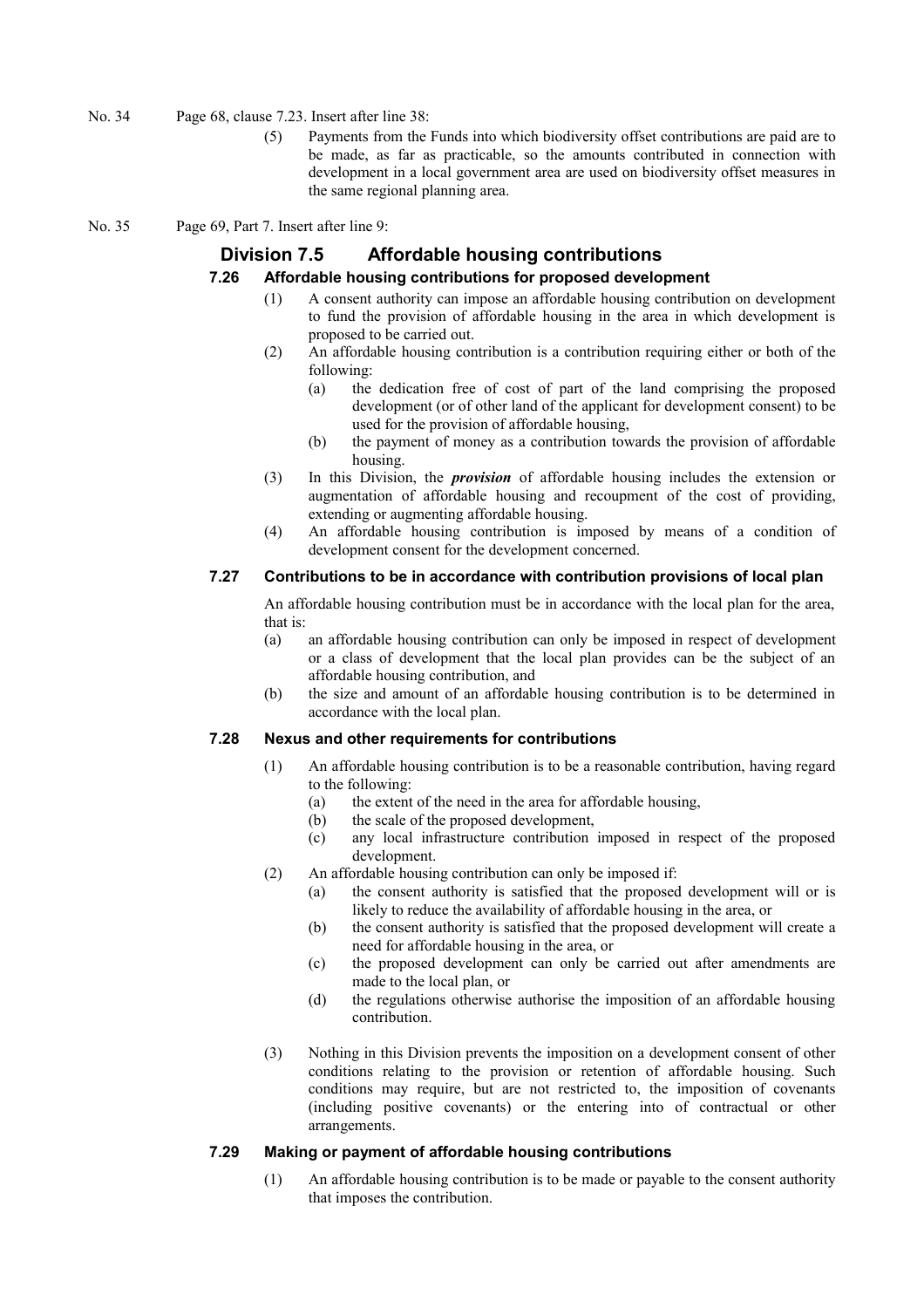- (2) The time for making or payment of an affordable housing contribution is as required by the local plan.
- (3) The consent authority can accept the carrying out of works-in-kind in part or full payment of an affordable housing contribution.
- (4) The local plan can provide for the indexation of affordable housing contributions under the plan that comprise the payment of money by providing for a contribution to increase at a specified rate of indexation between the date the contribution is imposed and the date of payment of the contribution. The amount payable in satisfaction of a contribution is to be increased in accordance with the indexation provisions of the local plan.

# **7.30 Use of affordable housing contributions**

- (1) Land dedicated as an affordable housing contribution:
	- (a) is to be transferred to the consent authority and made available by the consent authority for affordable housing within a reasonable time, or
	- (b) is to be transferred to a person nominated by the Minister in an applicable direction under subsection (3) and made available by that person for affordable housing within a reasonable time.
- (2) Money paid in satisfaction of an affordable housing contribution:
	- (a) is to be held by the consent authority and applied for the purpose of affordable housing in the area or an adjoining area within a reasonable time, or
	- (b) is to be paid to a person nominated by the Minister in an applicable direction under subsection (3) and applied by that person for the purpose of affordable housing in the area or an adjoining area within a reasonable time.

Money paid in satisfaction of an affordable housing contribution includes any additional amount earned from investment of that money and any proceeds of sale of land received in satisfaction of an affordable housing contribution.

- (3) The Minister may direct a consent authority:
	- (a) to pay any money paid in satisfaction of an affordable housing contribution to a person nominated by the Minister, or
	- (b) to transfer any land dedicated as an affordable housing contribution to a person nominated by the Minister.

# **7.31 Complying development**

- (1) The local plan must specify whether or not an affordable housing contribution for which the plan provides is to be imposed on development when a complying development certificate is issued for the development.
- (2) A certifier must impose a condition on a complying development certificate requiring the making or payment of an affordable housing contribution if the local plan so requires (with the size and amount of the contribution to be as required by the local plan).
- (3) If a certifier fails to impose the necessary condition, such a condition has effect as if it had been imposed by the certifier.
- (4) A certifier (other than a council) cannot accept the carrying out of works-in-kind in payment of an affordable housing contribution.
- (5) An affordable housing contribution imposed by a certifier (other than a council) is to be made or payable to the council of the area.

## **7.32 Appeals**

A condition of development consent that imposes an affordable housing contribution may be disallowed or amended by the Land and Environment Court on appeal under Part 9 because it is not reasonable in the particular circumstances of the case, even if it was in accordance with the local plan. The Court cannot disallow or amend the local plan.

- No. 36 Page 69, clause 7.26 (1) (c), line 20. Omit "that is identified in a strategic plan".
- No. 37 Page 69, clause 7.27, line 41. Omit "or Division 7.4 (Biodiversity offset contributions)". Insert instead ", Division 7.4 (Biodiversity offset contributions) or Division 7.5 (Affordable housing contributions)".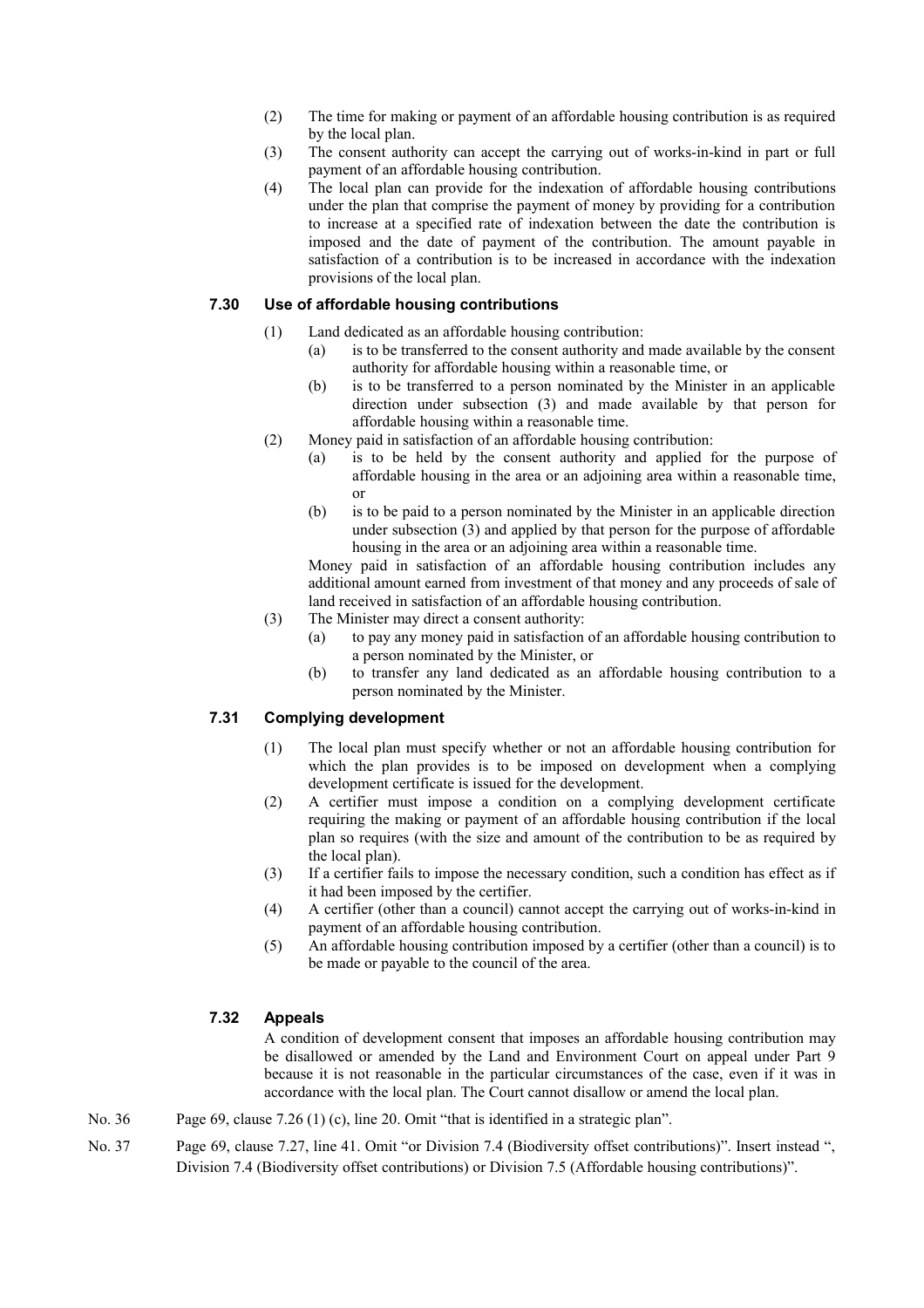- No. 38 Page 70, clause 7.27. Insert after line 7:
	- (d) a public authority is not to enter into a planning agreement excluding the application of Division 7.5 unless the planning authority is the Minister or does so with the approval of the Minister.
- No. 39 Page 70, clause 7.27, line 9. Omit "or 7.4". Insert instead ", 7.4 or 7.5".
- No. 40 Page 71, clause 7.31, line 5. Omit "and 7.4". Insert instead ", 7.4 and 7.5".
- No. 41 Page 81, clause 8.18 (1), lines 13–17. Omit all words on those lines. Insert instead:
	- (1) A civil action for loss or damage arising out of or in connection with defective building work or defective subdivision work cannot be brought more than 10 years after the date of completion of the work.
- No. 42 Page 81, clause 8.18 (4), line 35. Insert "or the *Home Building Act 1989*" after "the *Limitation Act 1969*".
- No. 43 Page 117, clause 11.28. Insert after line 7:
	- (2) The Minister is to ensure that there is public participation in the conduct of the review.
- No. 44 Page 117, clause 11.28, lines 8 and 11. Omit "5 years" wherever occurring. Insert instead "4 years".
- No. 45 Page 117. Insert after line 11:

#### **11.29 Repeal of SEPP provisions relating to mining**

- (1) Clauses 12AA and 12AB of *State Environmental Planning Policy (Mining, Petroleum Production and Extractive Industries) 2007* are repealed.
- (2) A provision of a strategic plan (including a planning control provision of a local plan) cannot be made if it provides that the significance of a mining resource is the principal consideration of a consent authority when determining an application for development consent or if it provides for non-discretionary standards in the determination of an application for development consent to carry out mining.

No. 46 Page 118, Schedule 1, Dictionary. Insert after line 6: *affordable housing contribution*—see section 1.8.

- No. 47 Page 119, Schedule 1, Dictionary, line 9. Omit all words on that line.
- No. 48 Page 119, Schedule 1, Dictionary. Insert after line 22:

*environmentally sensitive area* means any of the following:

- (a) land within a land use zone that is described as an environment protection zone in the standard instrument for planning control provisions (or an equivalent land use zone), **Note.** Environment protection zones on the enactment of this Act are: E1 National Parks and Nature Reserves; E2 Environmental Conservation; E3 Environmental Management; E4 Environmental Living.
- (b) the coastal waters of the State,
- (c) an aquatic reserve under the *Fisheries Management Act 1994* or a marine park under the *Marine Parks Act 1997*,
- (d) a wetland of international significance declared under the Ramsar Convention on Wetlands,
- (e) a World Heritage area declared under the World Heritage Convention,
- (f) land reserved under the *National Parks and Wildlife Act 1974* or land to which Part 11 of that Act applies,
- (g) critical habitat,
- (h) a wilderness area,
- (i) any other land identified by the planning control provisions of a local plan as an environmentally sensitive area, as an area of high Aboriginal cultural significance or as an area of high biodiversity significance.